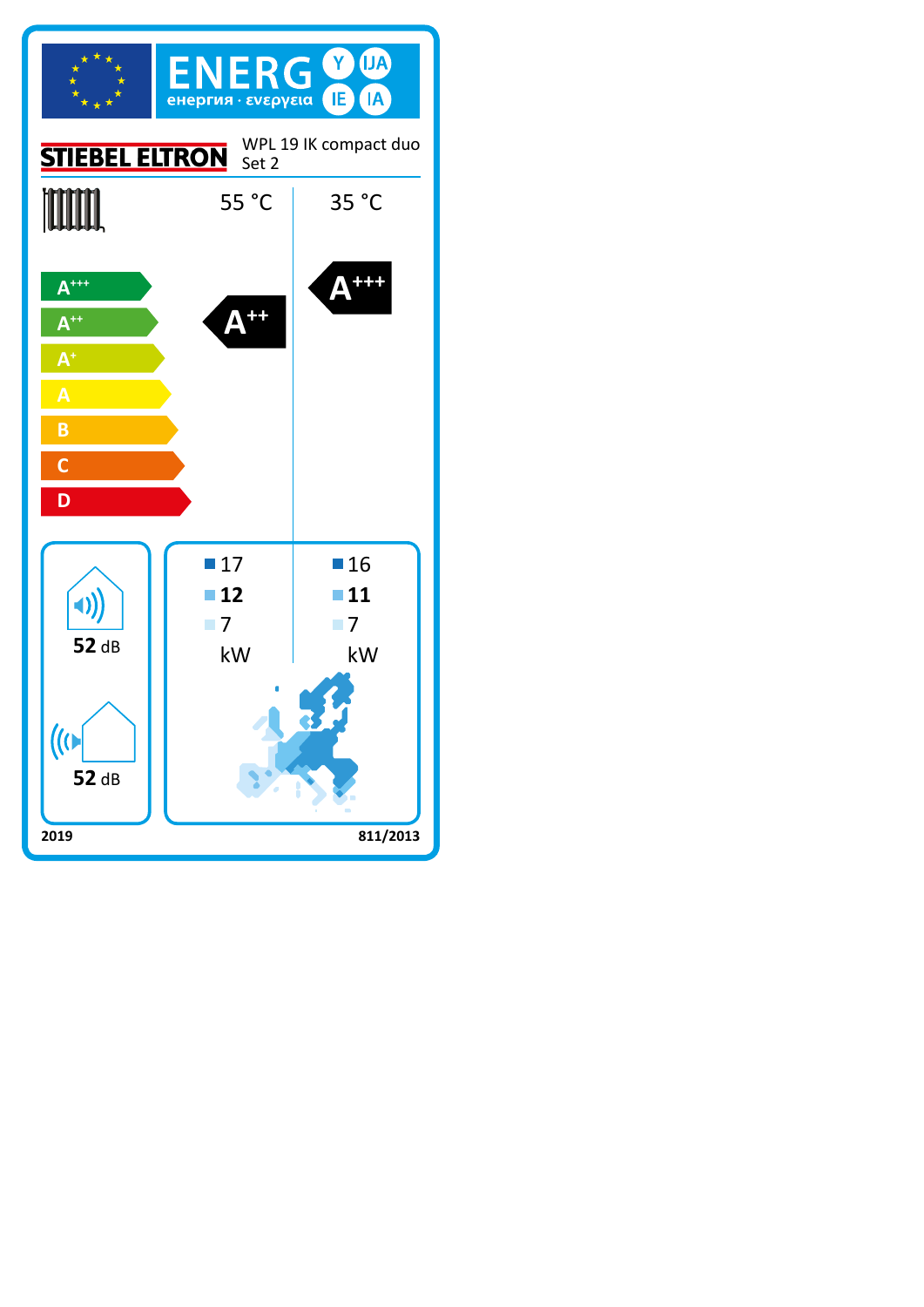#### **Product datasheet: Room heater to regulation (EU) no. 811/2013**

|                                                                                                                 |       | WPL 19 IK compact duo Set 2 |
|-----------------------------------------------------------------------------------------------------------------|-------|-----------------------------|
|                                                                                                                 |       | 239093                      |
| Manufacturer                                                                                                    |       | <b>STIEBEL ELTRON</b>       |
| Energy efficiency class for central heating in moderate climates for<br>medium temperature applications         |       | $A_{++}$                    |
| Energy efficiency class for central heating in moderate climates for low<br>temperature applications            |       | $A_{+++}$                   |
| Rated heating output in moderate climates for medium temperature<br>applications                                | kW    | 12                          |
| Rated heating output in moderate climates for low temperature<br>applications                                   | kW    | 11                          |
| Energy efficiency for central heating in moderate climates for medium<br>temperature applications               | %     | 144                         |
| Energy efficiency for central heating in moderate climates for low<br>temperature applications                  | $\%$  | 181                         |
| Energy consumption of central heating in moderate climates for medium<br>temperature applications               | kWh/a | 6707                        |
| Energy consumption for central heating under moderate climatic<br>conditions, for low temperature applications  | kWh/a | 5026                        |
| Sound power level internal                                                                                      | dB(A) | 52                          |
| Rated heating output in colder climates for medium temperature<br>applications                                  | kW    | 17                          |
| Rated heating output in colder climates for low temperature applications                                        | kW    | 16                          |
| Rated heating output in warmer climates for medium temperature<br>applications                                  | kW    | $\overline{7}$              |
| Rated heating output in warmer climates for low temperature applications                                        | kW    | $\overline{7}$              |
| Energy efficiency for central heating in colder climates for medium<br>temperature applications                 | %     | 121                         |
| Energy efficiency for central heating in colder climates for low<br>temperature applications                    | $\%$  | 147                         |
| Energy efficiency for central heating in warmer climates for medium<br>temperature applications                 | $\%$  | 171                         |
| Energy efficiency for central heating in warmer climates for low<br>temperature applications                    | %     | 220                         |
| Energy consumption for central heating under colder climatic conditions,<br>for medium temperature applications | kWh/a | 13872                       |
| Energy consumption for central heating under colder climatic conditions,<br>for low temperature applications    | kWh/a | 10766                       |
| Energy consumption for central heating under warmer climatic conditions,<br>for medium temperature applications | kWh/a | 2227                        |
| Energy consumption for central heating under warmer climatic conditions,<br>for low temperature applications    | kWh/a | 1774                        |
| Sound power level external                                                                                      | dB(A) | 52                          |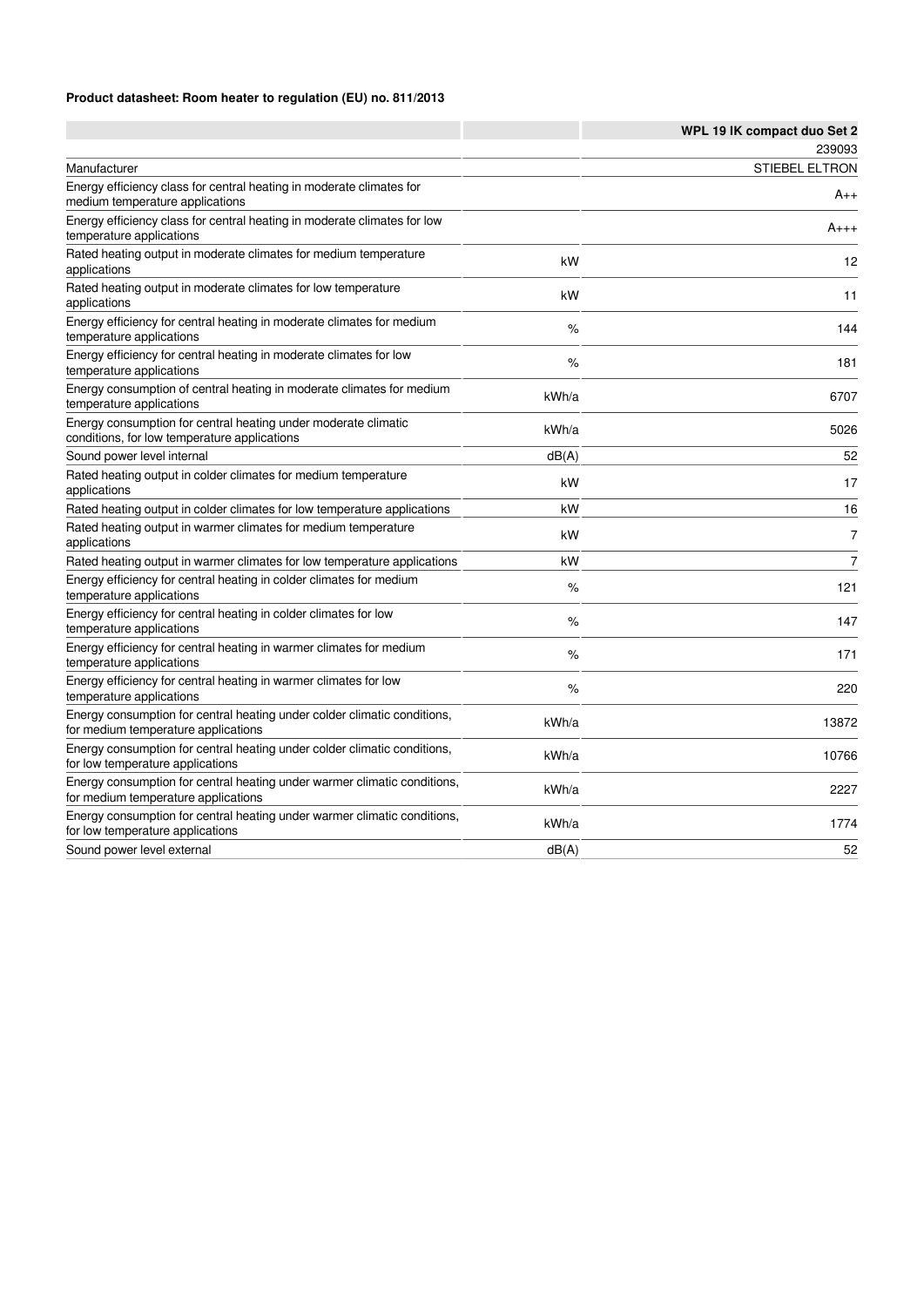

### **STIEBEL ELTRON**

WPL 19 IK compact duo Set 2

# **TOOTAL**



**IJA** 

IA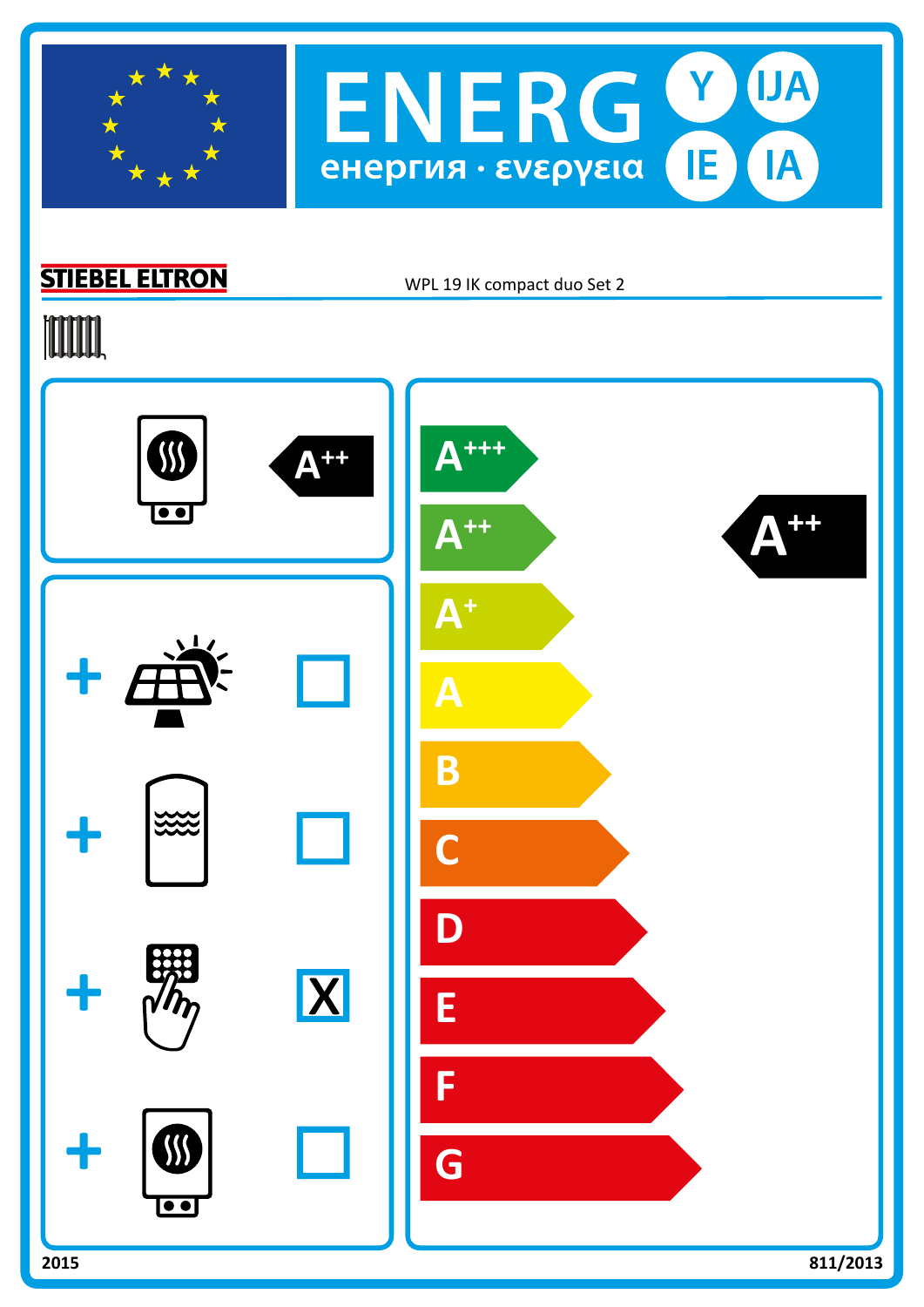|                                                                                                                                              |      | WPL 19 IK compact duo Set 2 |
|----------------------------------------------------------------------------------------------------------------------------------------------|------|-----------------------------|
|                                                                                                                                              |      | 239093                      |
| Manufacturer                                                                                                                                 |      | <b>STIEBEL ELTRON</b>       |
| Energy efficiency for central heating in moderate climates for medium<br>temperature applications                                            | %    | 144                         |
| Temperature controller class                                                                                                                 |      | VI                          |
| Contribution of temperature controller to room heating energy efficiency                                                                     | $\%$ | 4                           |
| Room heating energy efficiency of composite system under moderate<br>climatic conditions                                                     | $\%$ | 148                         |
| Room heating energy efficiency of composite system under colder<br>climatic conditions                                                       | $\%$ | 125                         |
| Room heating energy efficiency of composite system under warmer<br>climatic conditions                                                       | $\%$ | 175                         |
| Value of differential between room heating energy efficiency under<br>moderate climatic conditions and that under colder climatic conditions | $\%$ | 23                          |
| Value of differential between room heating energy efficiency under<br>warmer climatic conditions and that under moderate climatic conditions | $\%$ | 27                          |
| Energy efficiency class for central heating in moderate climates for<br>medium temperature applications                                      |      | $A_{++}$                    |
| Room heating energy efficiency class of composite system under<br>moderate climatic conditions                                               |      | $A_{++}$                    |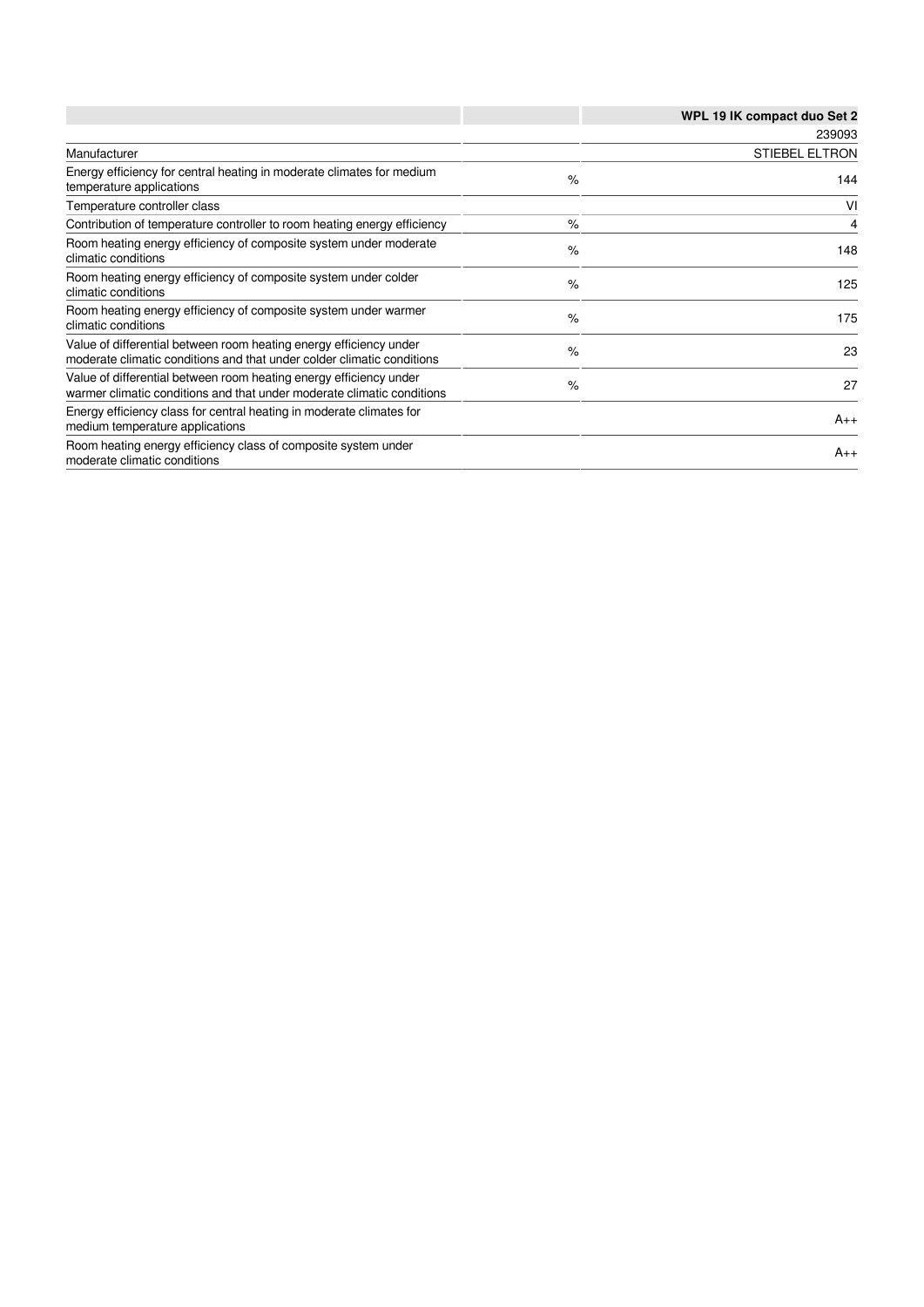|                                                                                                       |              | WPL 19 IK compact duo Set 2 |
|-------------------------------------------------------------------------------------------------------|--------------|-----------------------------|
|                                                                                                       |              | 239093                      |
| Manufacturer                                                                                          |              | <b>STIEBEL ELTRON</b>       |
| Heat source                                                                                           |              | Outside air                 |
| Low temperature heat pump                                                                             |              |                             |
| With booster heater                                                                                   |              | $\boldsymbol{\mathsf{x}}$   |
| Combi boiler with heat pump                                                                           |              |                             |
| Rated heating output in moderate climates for medium temperature<br>applications                      | kW           | 12                          |
| $T_i$ = -7 $\degree$ C heating output, partial load range under moderate climatic<br>conditions (Pdh) | kW           | 10,5                        |
| $Tj = 2$ °C heating output, partial load range under moderate climatic<br>conditions (Pdh)            | kW           | 7,4                         |
| $T_i$ = 7 °C heating output, partial load range under moderate climatic<br>conditions (Pdh)           | kW           | 6,8                         |
| $Tj = 12$ °C heating output, partial load range under moderate climatic<br>conditions (Pdh)           | kW           | 7,1                         |
| $T_i$ = dual mode temperature under moderate climatic conditions (Pdh)                                | kW           | 10,6                        |
| $T_i$ = operating temperature limit under moderate climatic conditions (Pdh)                          | kW           | 8,4                         |
| For air/water heat pumps: $Tj = -15$ °C (if TOL< -20 °C) (Pdh)                                        | kW           | $\mathbf{0}$                |
| $T_i$ = -7 °C COP, partial load range under moderate climatic conditions<br>(COPd)                    |              | 2,58                        |
| $Tj = 2$ °C COP, partial load range under moderate climatic conditions<br>(COPd)                      |              | 3,57                        |
| $T_i$ = 7 °C COP, partial load range under moderate climatic conditions<br>(COPd)                     |              | 4,83                        |
| $T$ = 12 °C COP, partial load range under moderate climatic conditions<br>(COPd)                      |              | 6,36                        |
| $T_i$ = dual mode temperature under moderate climatic conditions (COPd)                               |              | 2,49                        |
| $T_i$ = operating temperature limit under moderate climatic conditions<br>(COPd)                      |              | 2,03                        |
| For air/water heat pumps: $Tj = -15^{\circ}C$ (if TOL< -20 $^{\circ}C$ ) (COPd)                       |              | $\Omega$                    |
| Dual mode temperature (Tbiv)                                                                          | ۰c           | -7                          |
| Operating temperature limit (Tol)                                                                     | $^{\circ}$ C | $-10$                       |
| Heating water operating temperature limit (WTOL)                                                      | $^{\circ}$ C | 65                          |
| Power consumption, OFF state (Poff)                                                                   | W            | 25                          |
| Power consumption, thermostat OFF state (PTO)                                                         | W            | 25                          |
| Standby power consumption (PSB)                                                                       | W            | 25                          |
| Power consumption, operating state, with crankcase heating (PCK)                                      | W            | $\mathbf 0$                 |
| Booster heater heating output (PSUB)                                                                  | kW           | 3,61                        |
| Type of energy supply, booster heater                                                                 |              | electric                    |
| Power control                                                                                         |              | variable                    |
| Sound power level external                                                                            | dB(A)        | 52                          |
| Sound power level internal                                                                            | dB(A)        | 52                          |
| Flow rate, heat source side                                                                           | $m^3/h$      | 2300                        |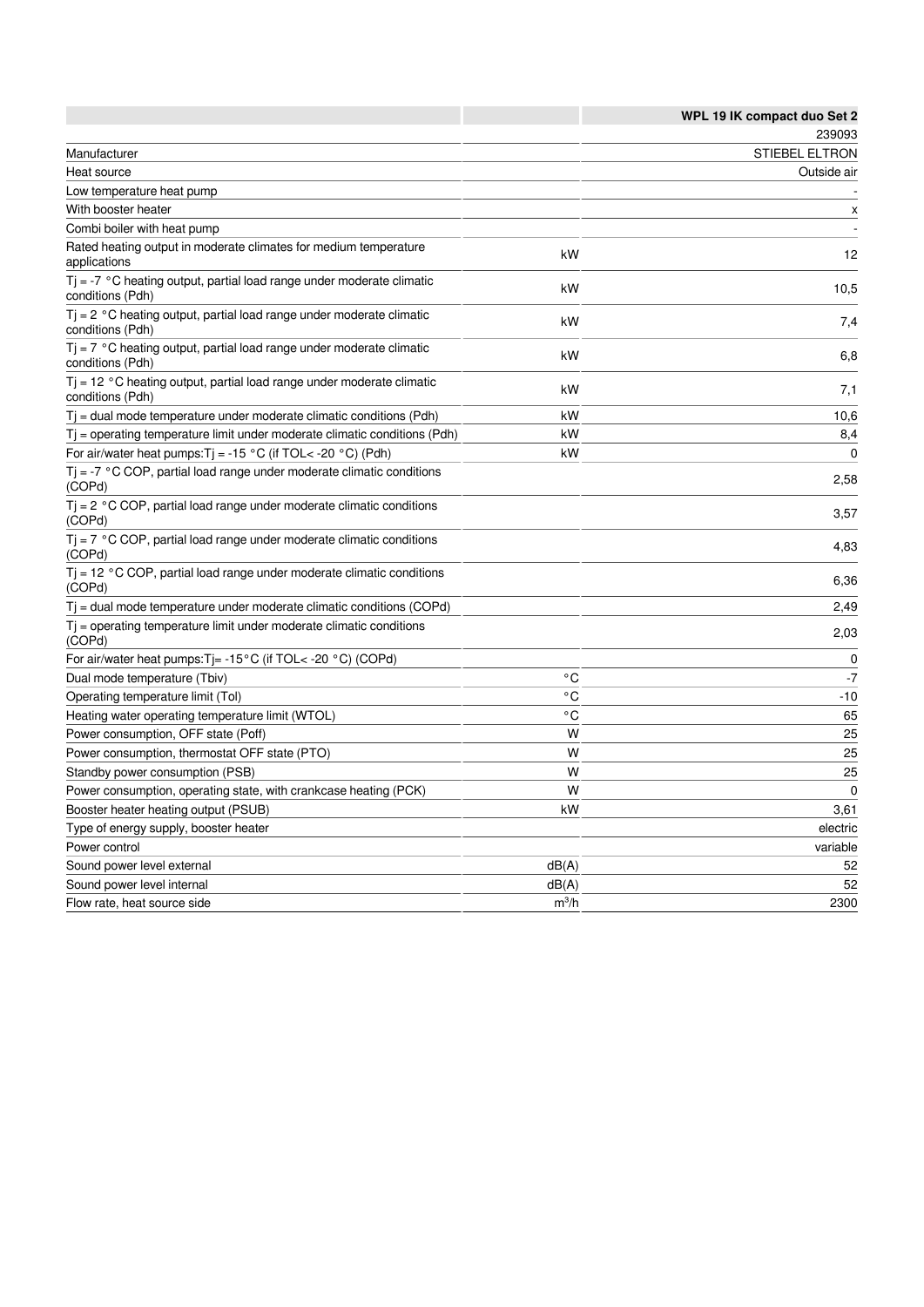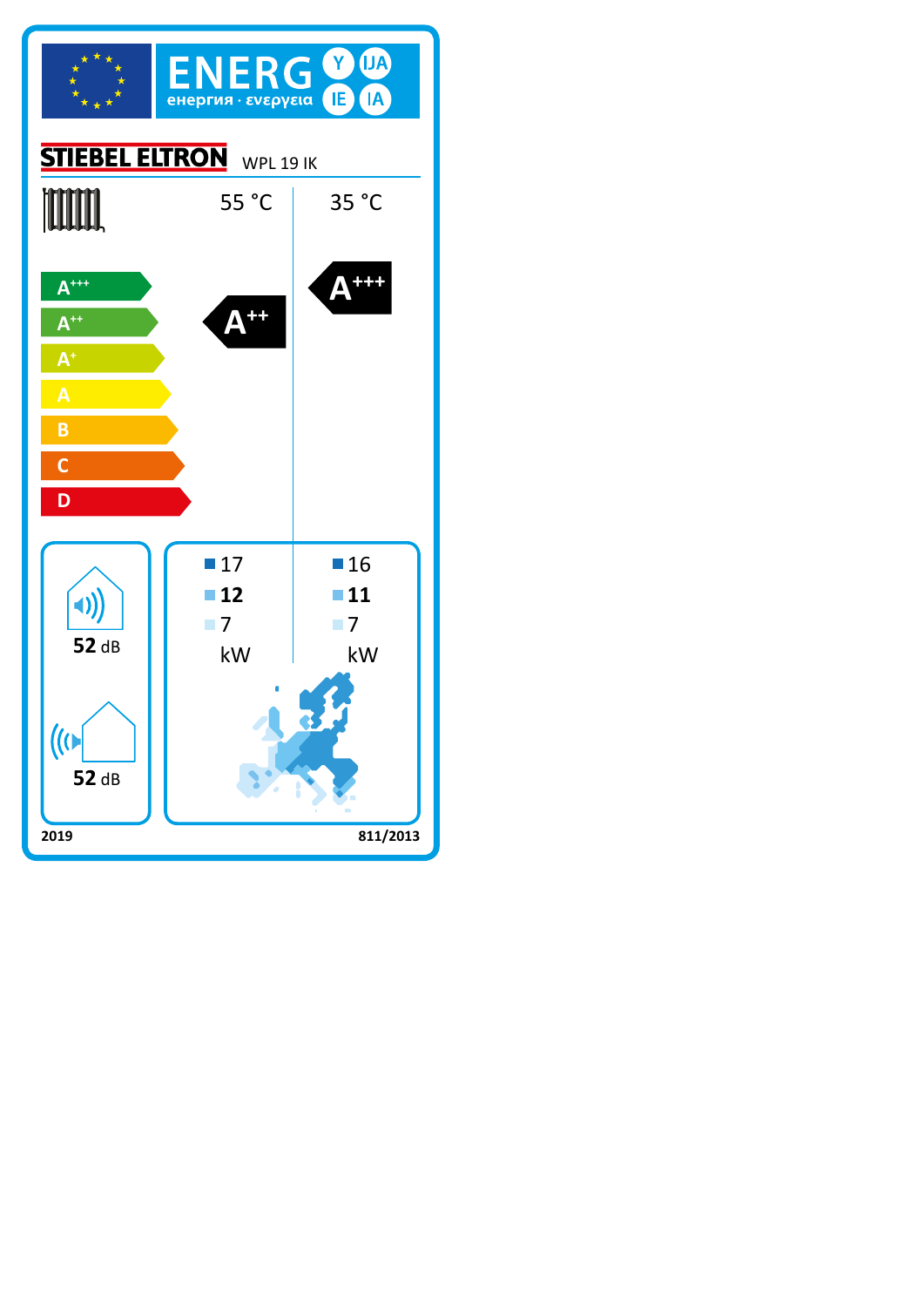#### **Product datasheet: Room heater to regulation (EU) no. 811/2013**

|                                                                                                                 |       | <b>WPL 19 IK</b>      |
|-----------------------------------------------------------------------------------------------------------------|-------|-----------------------|
|                                                                                                                 |       | 235878                |
| Manufacturer                                                                                                    |       | <b>STIEBEL ELTRON</b> |
| Energy efficiency class for central heating in moderate climates for<br>medium temperature applications         |       | $A_{++}$              |
| Energy efficiency class for central heating in moderate climates for low<br>temperature applications            |       | $A_{+++}$             |
| Rated heating output in moderate climates for medium temperature<br>applications                                | kW    | 12                    |
| Rated heating output in moderate climates for low temperature<br>applications                                   | kW    | 11                    |
| Energy efficiency for central heating in moderate climates for medium<br>temperature applications               | $\%$  | 144                   |
| Energy efficiency for central heating in moderate climates for low<br>temperature applications                  | %     | 181                   |
| Energy consumption of central heating in moderate climates for medium<br>temperature applications               | kWh/a | 6707                  |
| Energy consumption for central heating under moderate climatic<br>conditions, for low temperature applications  | kWh/a | 5026                  |
| Sound power level internal                                                                                      | dB(A) | 52                    |
| Rated heating output in colder climates for medium temperature<br>applications                                  | kW    | 17                    |
| Rated heating output in colder climates for low temperature applications                                        | kW    | 16                    |
| Rated heating output in warmer climates for medium temperature<br>applications                                  | kW    | $\overline{7}$        |
| Rated heating output in warmer climates for low temperature applications                                        | kW    | $\overline{7}$        |
| Energy efficiency for central heating in colder climates for medium<br>temperature applications                 | %     | 121                   |
| Energy efficiency for central heating in colder climates for low<br>temperature applications                    | $\%$  | 147                   |
| Energy efficiency for central heating in warmer climates for medium<br>temperature applications                 | %     | 171                   |
| Energy efficiency for central heating in warmer climates for low<br>temperature applications                    | %     | 220                   |
| Energy consumption for central heating under colder climatic conditions,<br>for medium temperature applications | kWh/a | 13872                 |
| Energy consumption for central heating under colder climatic conditions,<br>for low temperature applications    | kWh/a | 10766                 |
| Energy consumption for central heating under warmer climatic conditions,<br>for medium temperature applications | kWh/a | 2227                  |
| Energy consumption for central heating under warmer climatic conditions,<br>for low temperature applications    | kWh/a | 1774                  |
| Sound power level external                                                                                      | dB(A) | 52                    |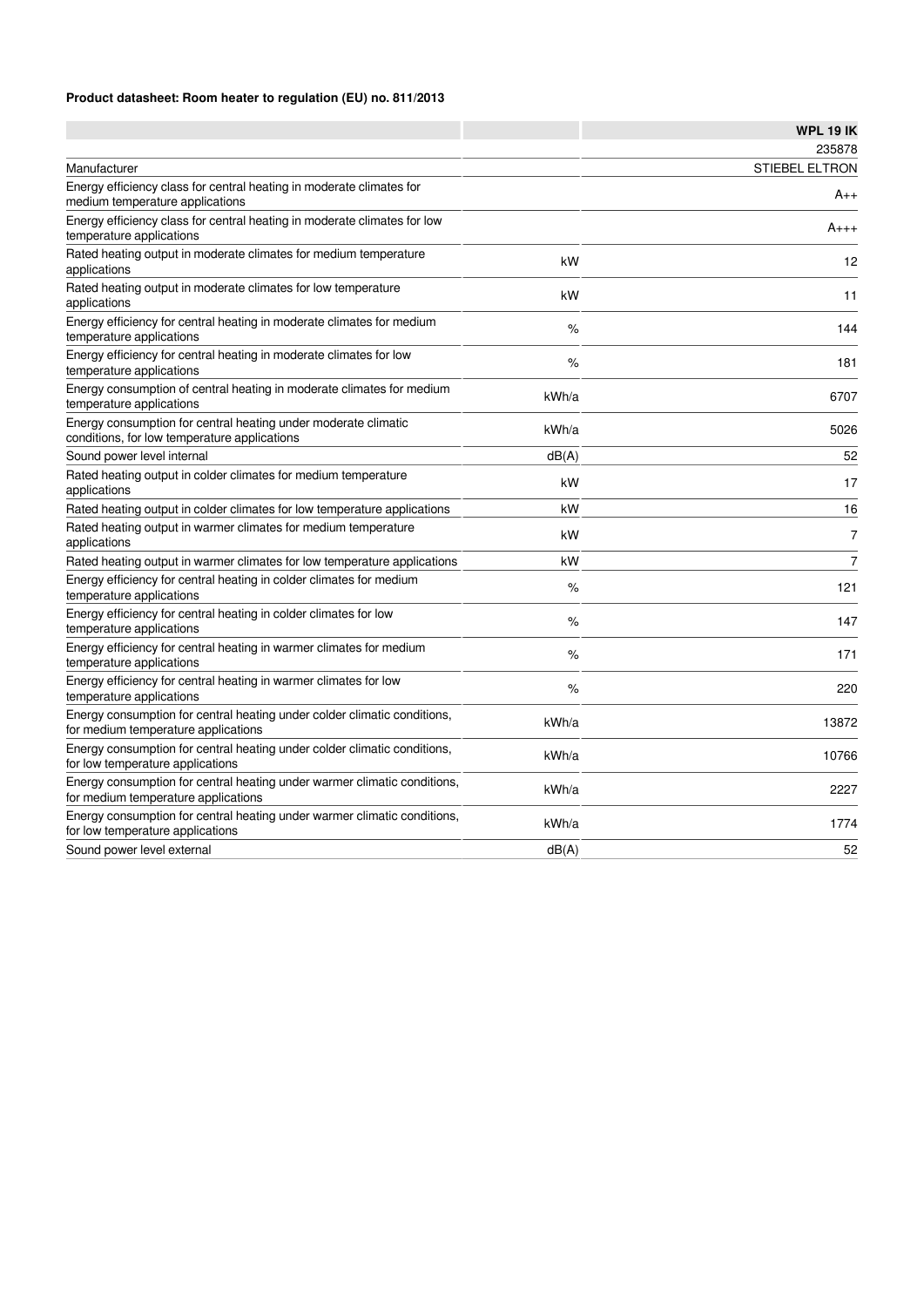



## **STIEBEL ELTRON**

WPL 19 IK

## **TOOTAL**

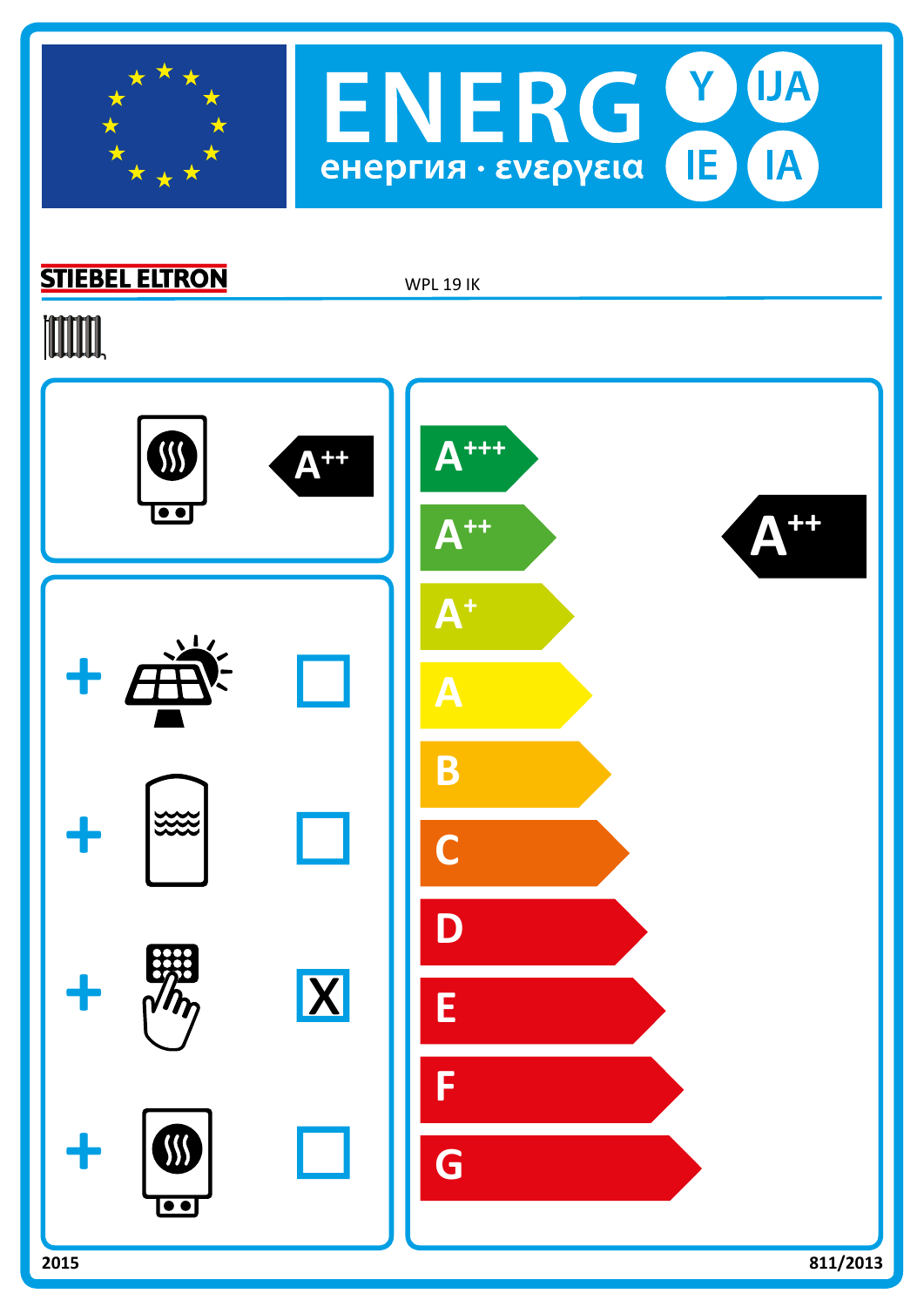|                                                                                                                                              |               | <b>WPL 19 IK</b>      |
|----------------------------------------------------------------------------------------------------------------------------------------------|---------------|-----------------------|
|                                                                                                                                              |               | 235878                |
| Manufacturer                                                                                                                                 |               | <b>STIEBEL ELTRON</b> |
| Energy efficiency for central heating in moderate climates for medium<br>temperature applications                                            | $\%$          | 144                   |
| Temperature controller class                                                                                                                 |               | VI                    |
| Contribution of temperature controller to room heating energy efficiency                                                                     | $\%$          | 4                     |
| Room heating energy efficiency of composite system under moderate<br>climatic conditions                                                     | $\%$          | 148                   |
| Room heating energy efficiency of composite system under colder<br>climatic conditions                                                       | $\frac{9}{6}$ | 125                   |
| Room heating energy efficiency of composite system under warmer<br>climatic conditions                                                       | $\%$          | 175                   |
| Value of differential between room heating energy efficiency under<br>moderate climatic conditions and that under colder climatic conditions | $\%$          | 23                    |
| Value of differential between room heating energy efficiency under<br>warmer climatic conditions and that under moderate climatic conditions | $\%$          | 27                    |
| Energy efficiency class for central heating in moderate climates for<br>medium temperature applications                                      |               | $A_{++}$              |
| Room heating energy efficiency class of composite system under<br>moderate climatic conditions                                               |               | $A_{++}$              |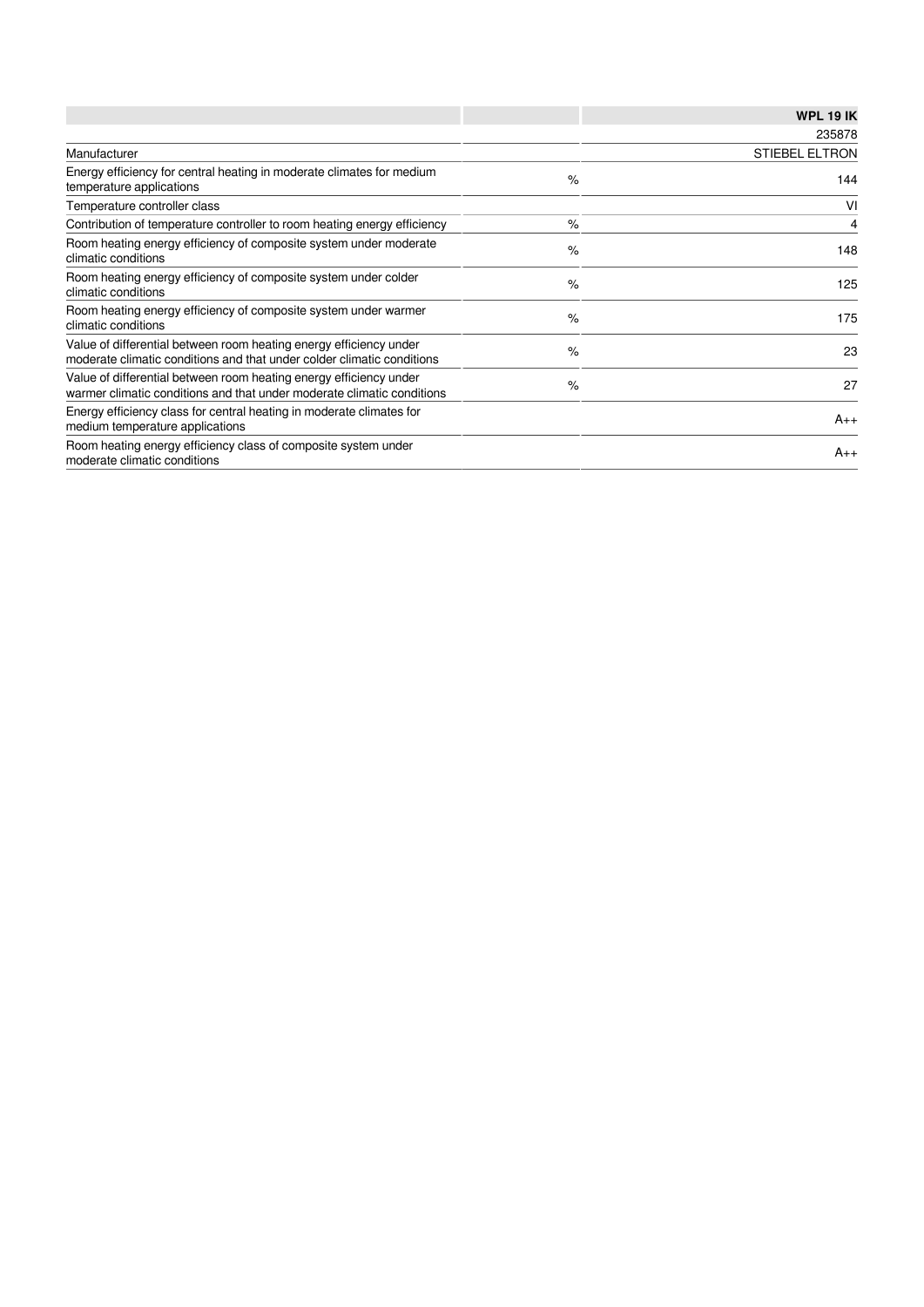|                                                                                             |              | <b>WPL 19 IK</b>      |
|---------------------------------------------------------------------------------------------|--------------|-----------------------|
|                                                                                             |              | 235878                |
| Manufacturer                                                                                |              | <b>STIEBEL ELTRON</b> |
| Heat source                                                                                 |              | Outside air           |
| Low temperature heat pump                                                                   |              |                       |
| With booster heater                                                                         |              | x                     |
| Combi boiler with heat pump                                                                 |              |                       |
| Rated heating output in moderate climates for medium temperature<br>applications            | kW           | 12                    |
| $Tj = -7$ °C heating output, partial load range under moderate climatic<br>conditions (Pdh) | kW           | 10,50                 |
| $Tj = 2$ °C heating output, partial load range under moderate climatic<br>conditions (Pdh)  | kW           | 7,40                  |
| $T_i$ = 7 °C heating output, partial load range under moderate climatic<br>conditions (Pdh) | kW           | 6,80                  |
| $Ti = 12 °C$ heating output, partial load range under moderate climatic<br>conditions (Pdh) | kW           | 7,10                  |
| $T_i$ = dual mode temperature under moderate climatic conditions (Pdh)                      | kW           | 10,60                 |
| $T_i$ = operating temperature limit under moderate climatic conditions (Pdh)                | kW           | 8,40                  |
| For air/water heat pumps: $Tj = -15 °C$ (if TOL< -20 °C) (Pdh)                              | kW           | 0,00                  |
| $T_i$ = -7 °C COP, partial load range under moderate climatic conditions<br>(COPd)          |              | 2,58                  |
| $Tj = 2$ °C COP, partial load range under moderate climatic conditions<br>(COPd)            |              | 3,57                  |
| $T_i$ = 7 °C COP, partial load range under moderate climatic conditions<br>(COPd)           |              | 4,83                  |
| $T$ $i = 12$ °C COP, partial load range under moderate climatic conditions<br>(COPd)        |              | 6,36                  |
| $Tj$ = dual mode temperature under moderate climatic conditions (COPd)                      |              | 2,49                  |
| $T_i$ = operating temperature limit under moderate climatic conditions<br>(COPd)            |              | 2,03                  |
| For air/water heat pumps: $Tj = -15^{\circ}C$ (if TOL< -20 $^{\circ}C$ ) (COPd)             |              | 0,00                  |
| Dual mode temperature (Tbiv)                                                                | ۰c           | -7                    |
| Heating water operating temperature limit (WTOL)                                            | $^{\circ}$ C | 65                    |
| Power consumption, OFF state (Poff)                                                         | W            | 25,000                |
| Power consumption, thermostat OFF state (PTO)                                               | W            | 25                    |
| Standby power consumption (PSB)                                                             | W            | 25,000                |
| Power consumption, operating state, with crankcase heating (PCK)                            | W            | 0,000                 |
| Booster heater heating output (PSUB)                                                        | kW           | 3,610                 |
| Type of energy supply, booster heater                                                       |              | electric              |
| Power control                                                                               |              | variable              |
| Sound power level external                                                                  | dB(A)        | 52                    |
| Sound power level internal                                                                  | dB(A)        | 52                    |
| Flow rate, heat source side                                                                 | $m^3/h$      | 2300                  |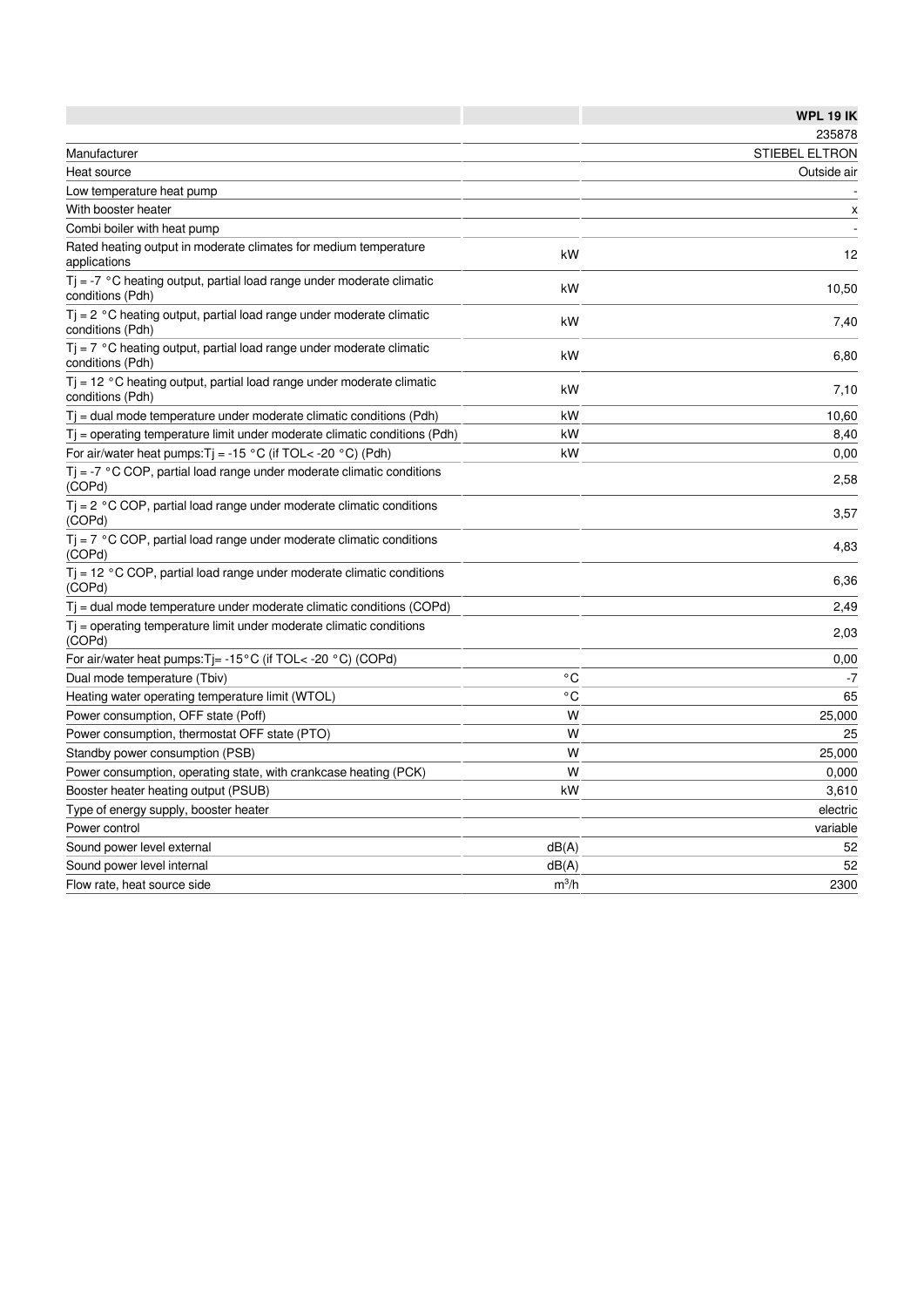